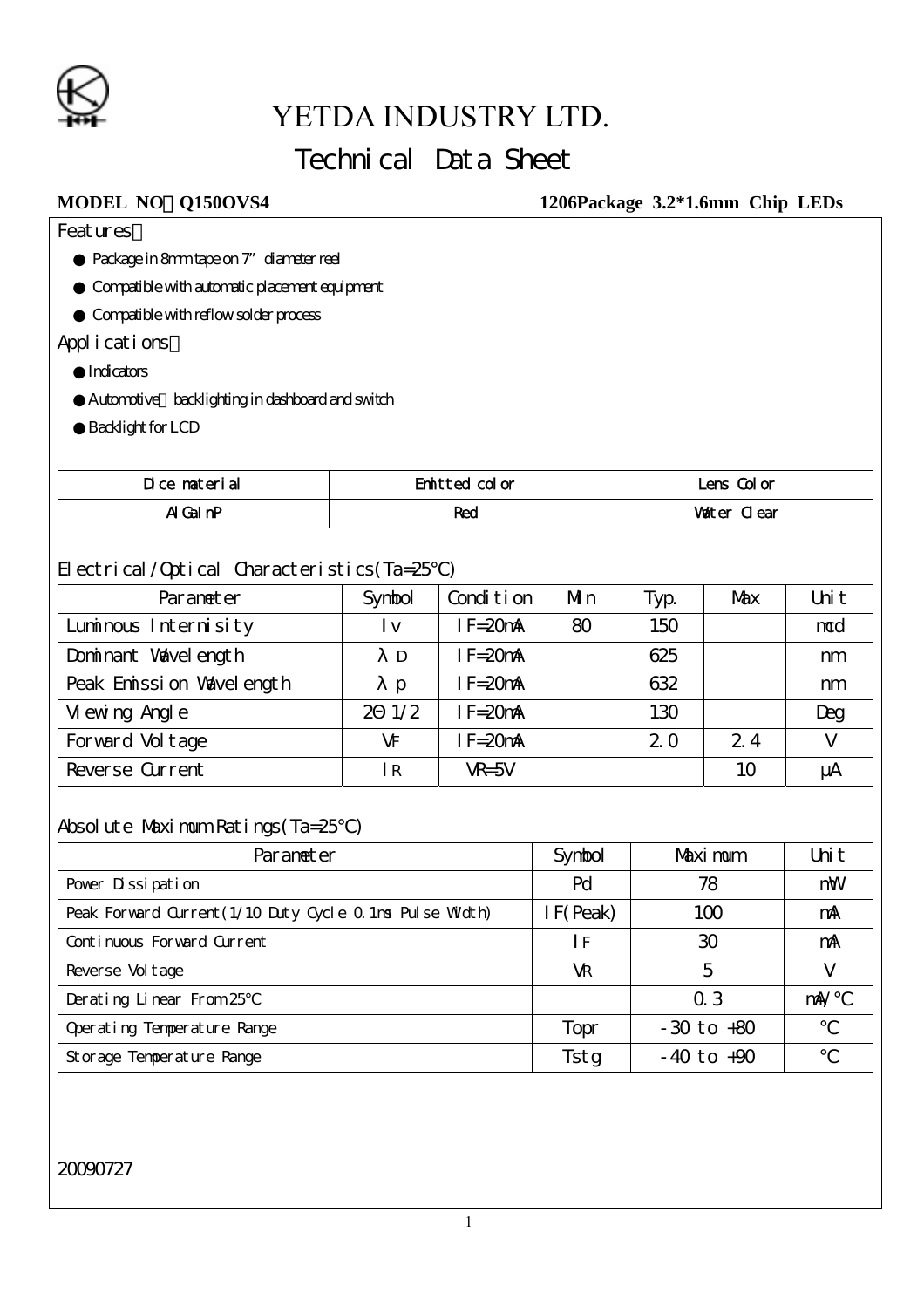

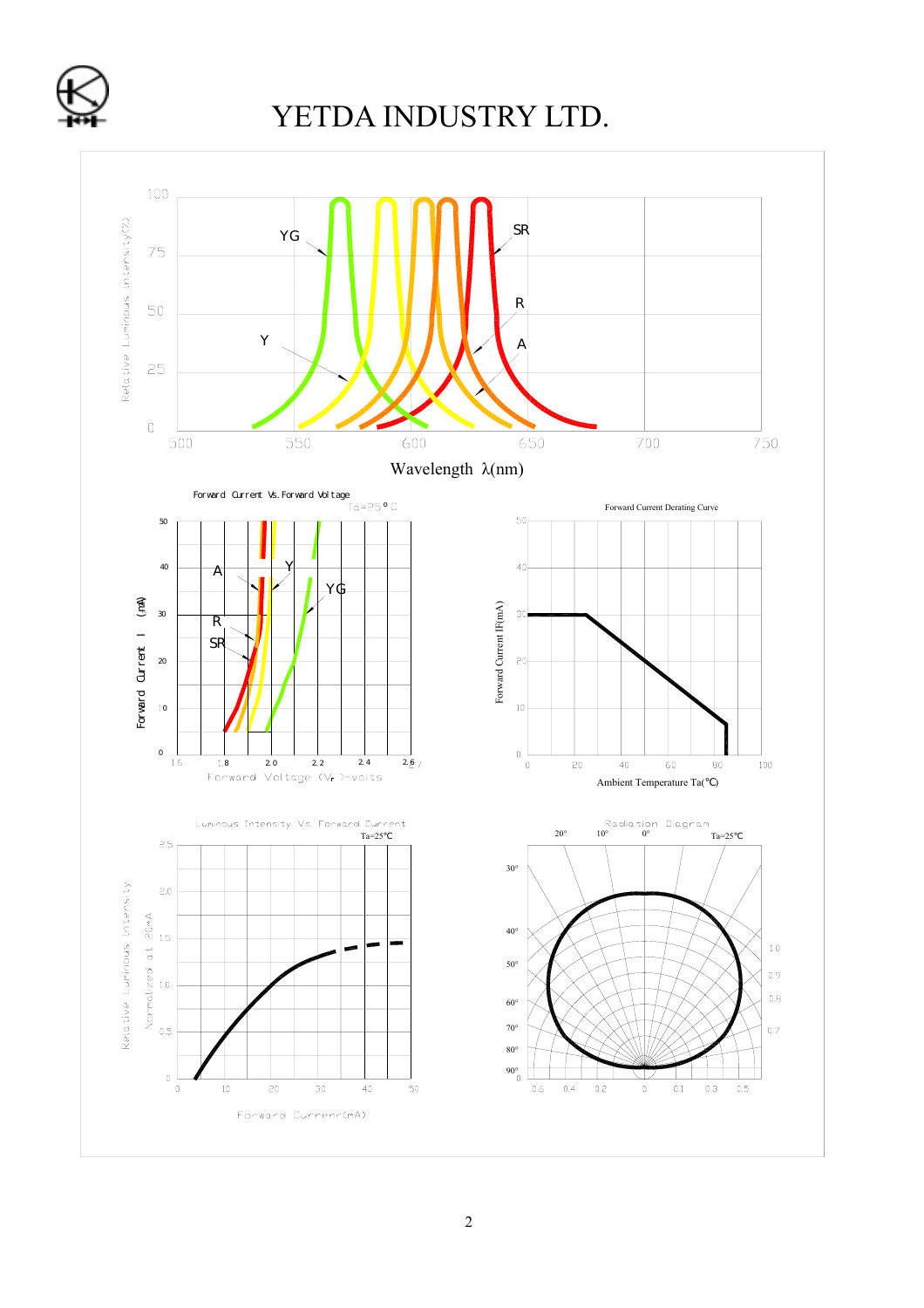

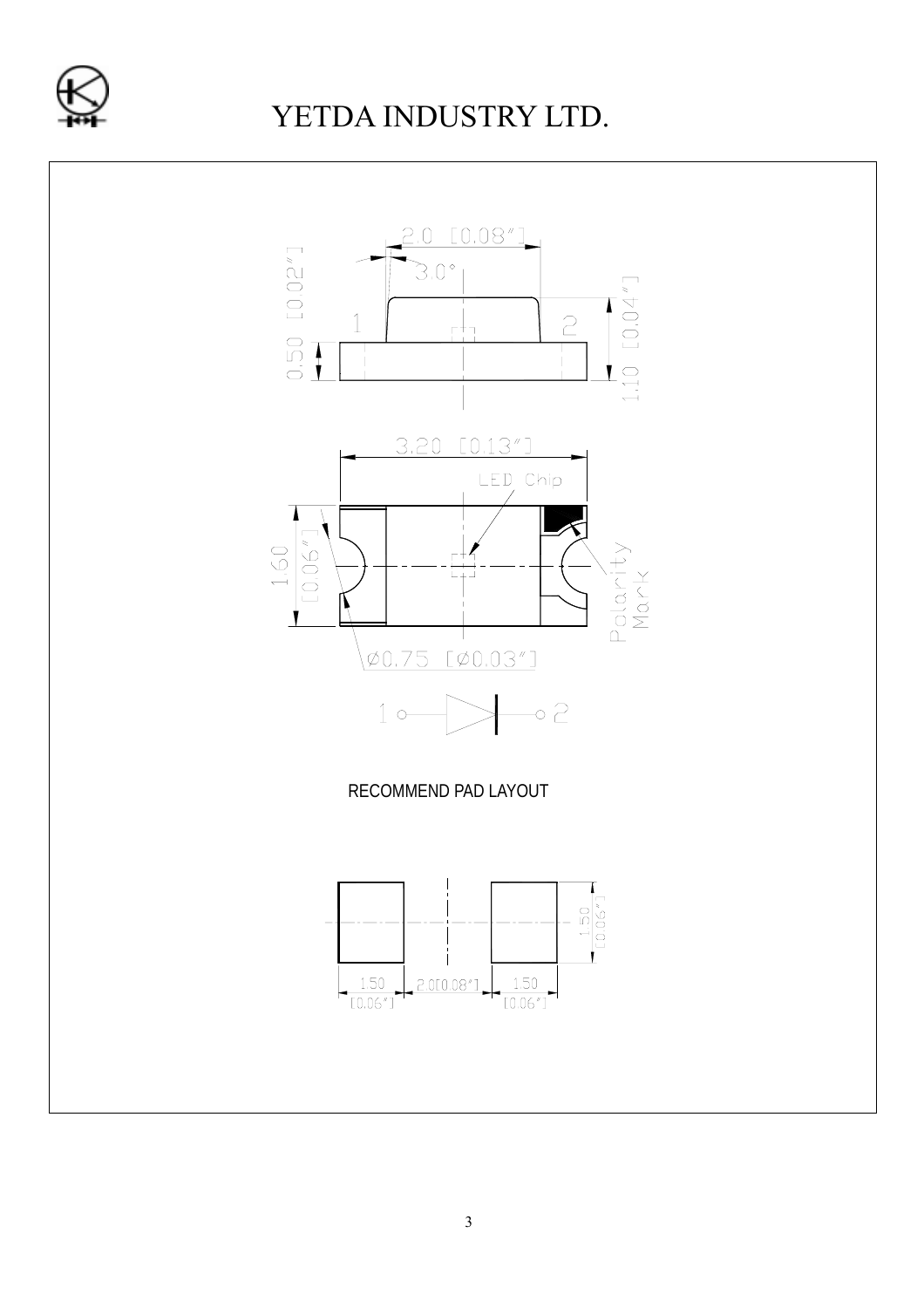

### **Descriptions**:

- The Chip-LED Taping is much smaller than lead frame type components, thus enable smaller board size, higher packing density, reduced storage space and finally smaller equipment to be obtained.
- Besides, lightweight makes them ideal for miniature application, etc.

### **Soldering heat reliability** DIP

Please refer to the following figure



### **Precautions For Use**

Over–current–proof

Customer must apply resistors for protection, otherwise slight voltage shift will cause big current change Burn out will happen

- $\bullet$  Storage
- 1. The operation of temperature and R.H. are 5℃∼30 , 60 R.H. Max..
- 2. Once the package is opened, the products should be used within a week. Otherwise, they should be kept in a dampproof box with desiccating regent. Considering the tape life, we suggest our customers to use our products within 1.5 year from production date.
- 3. It's recommended to bake before soldering when the package is unsealed after 72 hrs. The condition is :  $60 \pm 5$  for 15hrs.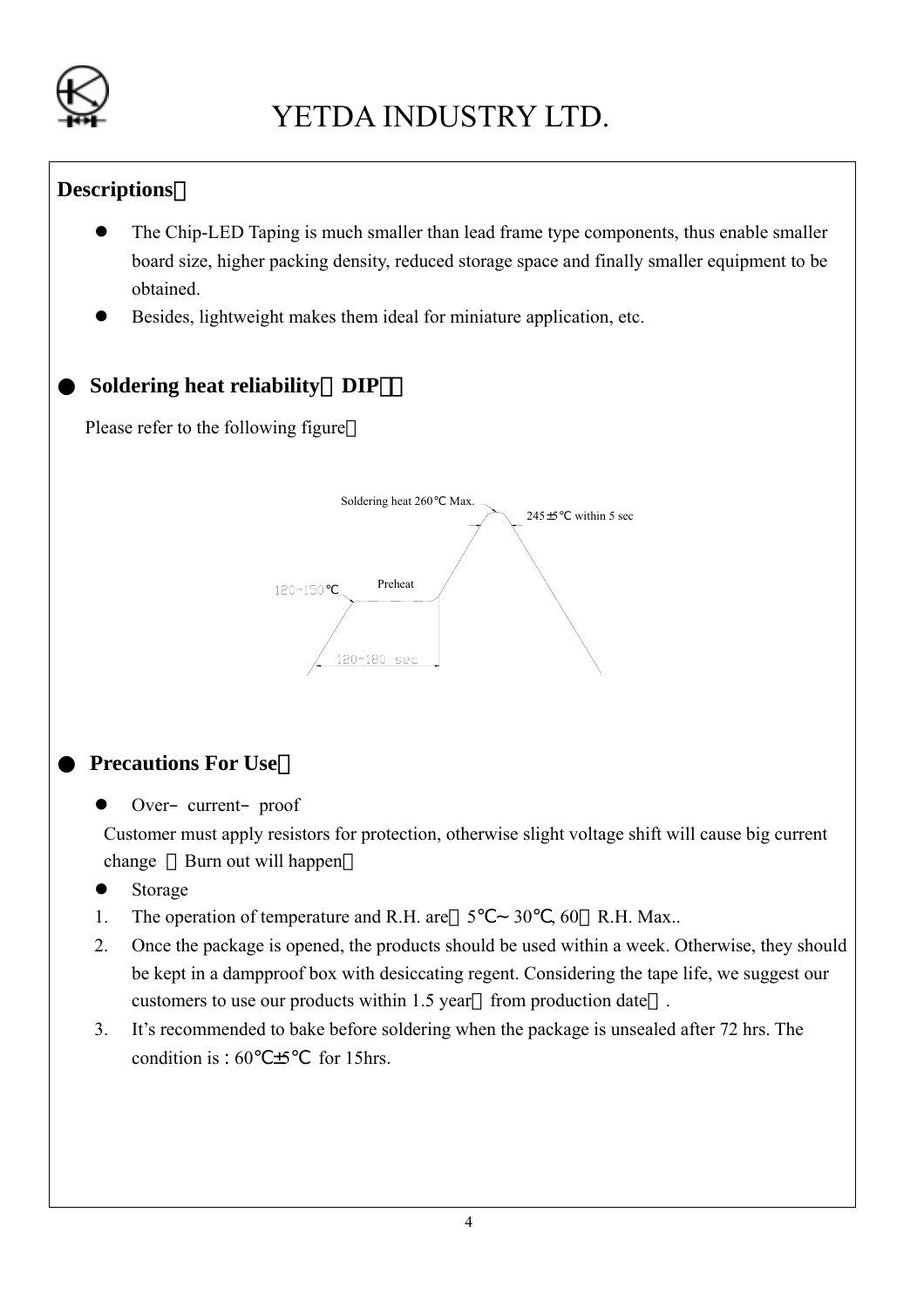



### ● **Reliability Test Items And Conditions**

The reliability of products shal be satisfied with items listed below.

| No.            | Items                           | <b>Test Condition</b>                                                                        | Test<br>Hours/Cycles | Sample<br><b>Size</b> |
|----------------|---------------------------------|----------------------------------------------------------------------------------------------|----------------------|-----------------------|
| $\mathbf{1}$   | Solder Heat                     | <b>TEMP</b><br>260<br>$\pm 5$                                                                | 5 sec                | 48 pcs                |
| $\overline{2}$ | Temperature Cycle               | 90<br>$\sim$ 25<br>$\sim$ -30<br>$\sim$ 25<br>30 <sub>m</sub><br>30 <sub>m</sub><br>5m<br>5m | 300Cycles            | 48 Pcs                |
| 3              | <b>Thermal Shick</b>            | 100<br>$\sim$ -55<br>10 <sub>m</sub><br>10 <sub>m</sub>                                      | 100Cycles            | 48 Pcs                |
| $\overline{4}$ | <b>Operation Life</b>           | If= $20mA$                                                                                   | 1000 Hrs             | 48 Pcs                |
| 5              | <b>High Temperature Storage</b> | Temp:90                                                                                      | $1000$ Hrs           | 48 Pcs                |
| 6              | Low Temperature Storage         | Temp: $-30$                                                                                  | $1000$ Hrs           | 48 Pcs                |
| 7              | High Temperature/High Humidity  | 80<br>$/$ R.H80%                                                                             | 1000Hrs              | 48 Pcs                |